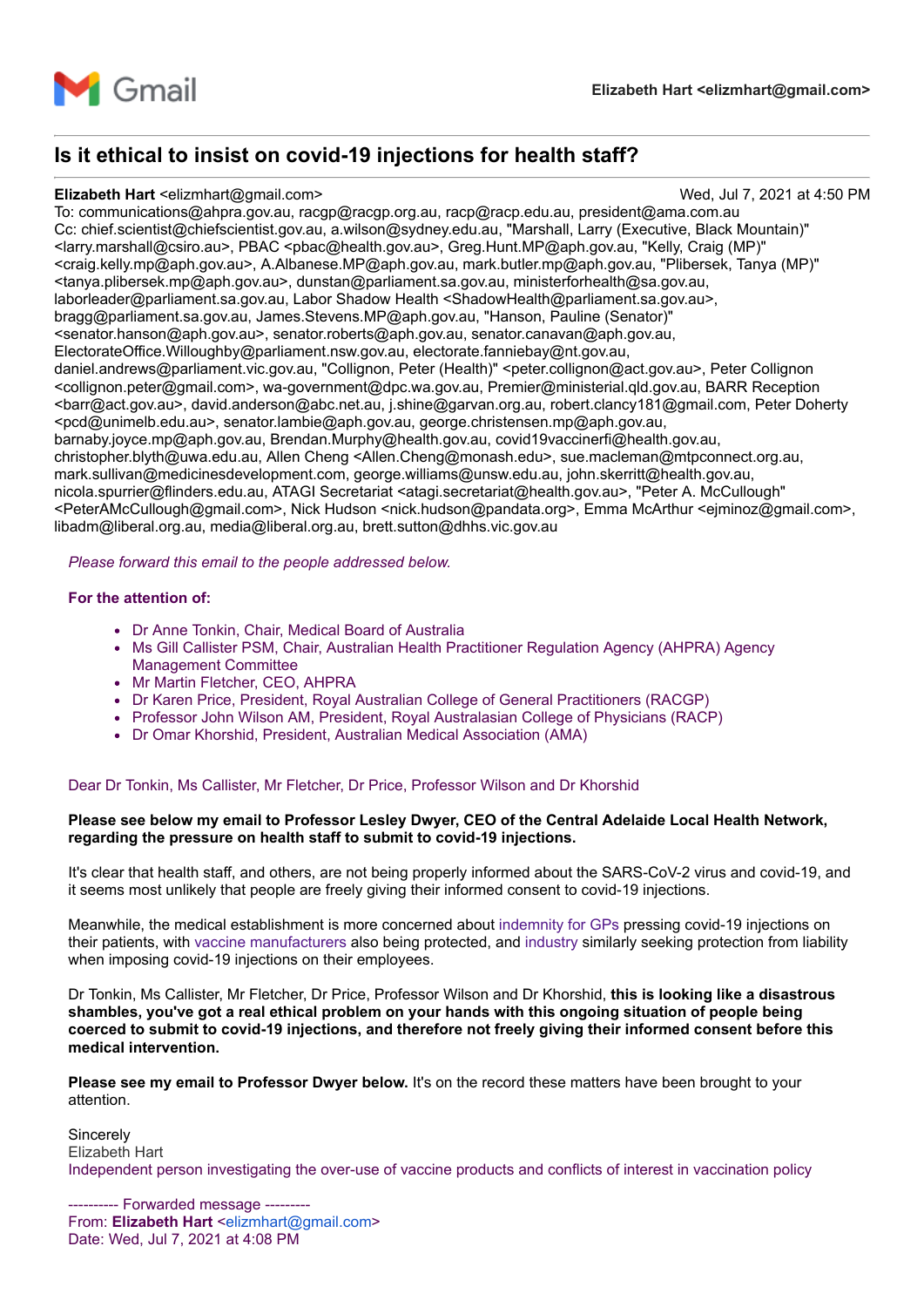### **Please forward this email to Professor Lesley Dwyer**

**For the attention of:** Professor Lesley Dwyer Chief Executive Officer Central Adelaide Local Health Network

Dear Professor Dwyer, thank you for your response to [my concerns](https://vaccinationispolitical.files.wordpress.com/2021/07/coercive-covid-19-injections-in-australia-email-to-lesley-dwyer-calhn.pdf) about CALHN staff being pressured to have covid-19 injections. (Copy of your response attached.)

You say SA Health and CALHN have a duty of care and a responsibility to minimise the risk of Vaccine Preventable Diseases (VPD) transmission in the workplace, and that transmission of VPD in health care settings has the potential to cause serious illness and avoidable death in Health Care Workers (HWCs), other employees, workers, patients, family members, visitors, and other users of SA Health services and others in the community.

**However, it's been well-known from the outset that SARS-CoV-2 does not pose a serious threat for most people, i.e. most people are not at serious risk of covid-19.** Many people might encounter SARS-CoV-2, including even older, more vulnerable people, and not be too adversely affected, or only moderately affected.

**Why are people not at serious risk of covid-19, e.g. younger people who work in health services and associated areas, being pressed to have covid injections, even though these are unlikely to be of direct benefit to them? This is a serious ethical issue as the covid injections interfere with people's natural immune response, and provide an inferior level of immunity - with the apparent aim of hooking these people on covid injections for life.**

**The other major problem in the response to covid-19 is that treatments for the vulnerable and sick have been controversially suppressed, enabling emergency authorisations for covid 'vaccine' products. This is emerging as quite a scandal.**

Professor Dwyer, you say "The COVID-19 Vaccination is recommended, however not considered mandatory" and "In accordance with the current Australian Immunisation Handbook, CALHN as the immunisation provider must obtain informed consent from the worker prior to vaccination. Documentation of the informed consent is maintained by CALHN".

**I'm hearing anecdotal reports that health staff are under pressure to submit to these experimental medical products, how can they freely give their 'informed consent' in these circumstances?** While I understand the rationale behind injecting health staff, i.e. to purportedly protect patients, if this robs these individuals of their opportunity for natural immunity, and exposes them to the risk of adverse events and unknown long-term harms from these products, **then clearly this warrants further urgent ethical evaluation.**

**In my opinion, covid injections should not be foisted upon the entire community; in a world where the genuine objective was to aid the vulnerable and the sick, effective treatments should have been sought, but instead they're being suppressed. This is a shocking situation Professor Dwyer, with treatment being withheld from the vulnerable and sick.**

There is much to be investigated and considered about the grossly disproportionate and ill-targeted global response to covid-19. In this regard, please see below my recent email to AHPRA, the Medical Board of Australia, the Royal Australian College of General Practitioners, the Royal Australasian College of Physicians and the Australian Medical Association, **which includes my email to Professor Andrew Pollard, Chief Investigator on the Oxford/AstraZeneca vaccine trials, and Chair of the UK Joint Committee on Vaccination and Immunisation, asking who initiated the plan to vaccinate the entire global population against SARS-CoV-2, when it was already known the virus wasn't a serious threat to most people?**

**My email to Professor Pollard raises serious questions about the ethics evaluation process which approved covid-19 vaccine trials involving healthy people not at risk of covid-19.**

**Professor Dwyer, please consider my email to Professor Pollard, and think about the implications re the pressure on staff in health services to submit to covid injections, potentially for their lifetime, and forfeit their chance of natural immunity.**

Please note my email to you will be forwarded to other parties, including those in the email contact list below.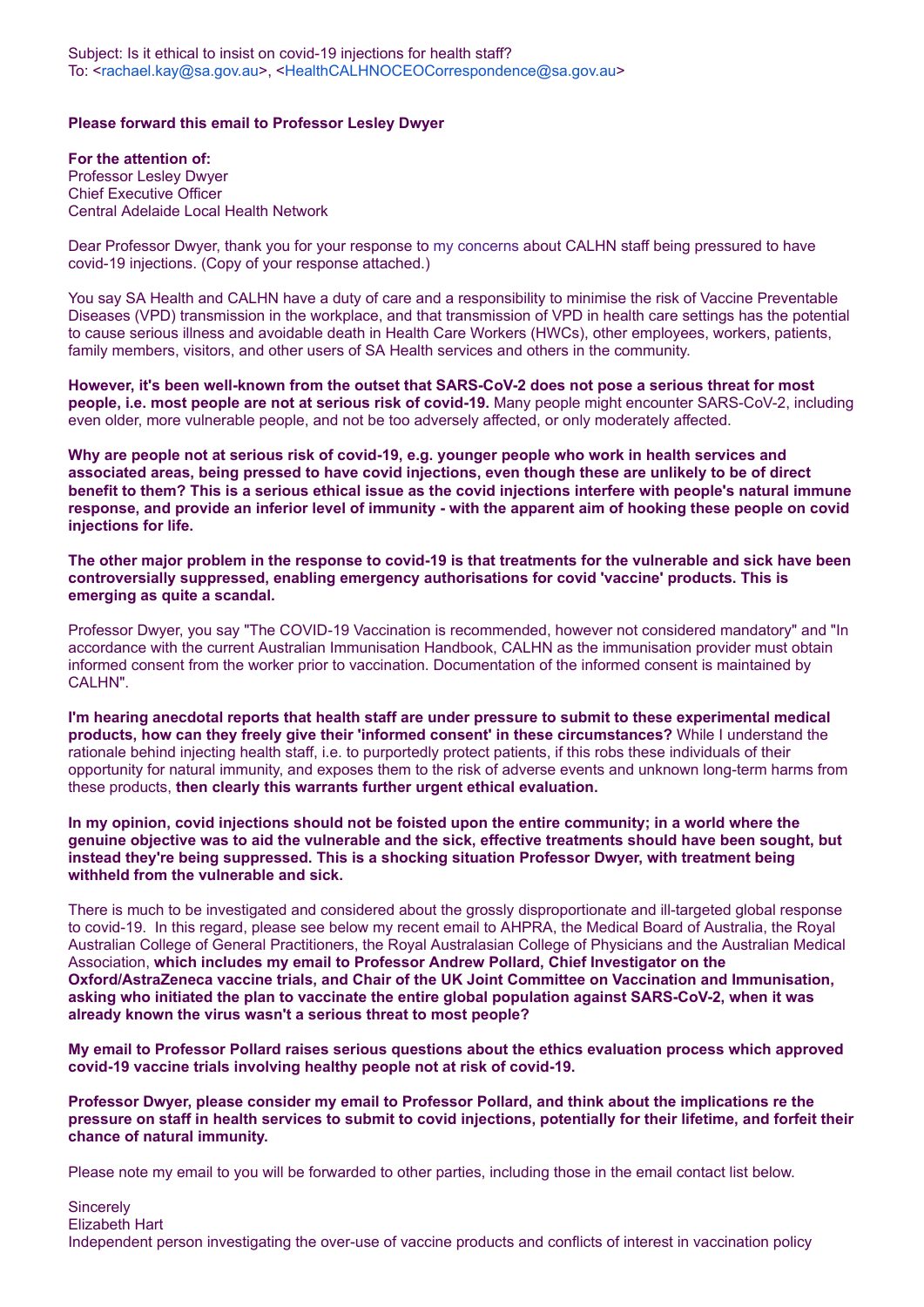------ Forwarded message ------

From: **Elizabeth Hart** [<elizmhart@gmail.com>](mailto:elizmhart@gmail.com)

Date: Mon, Jul 5, 2021 at 1:12 PM

Subject: Is it ethical to inject mass populations with covid injections? Questioning the ethics evaluation process for covid vaccine clinical trials

To: <[communications@ahpra.gov.au](mailto:communications@ahpra.gov.au)>, <[racgp@racgp.org.au>](mailto:racgp@racgp.org.au), <[racp@racp.edu.au](mailto:racp@racp.edu.au)>, <[president@ama.com.au>](mailto:president@ama.com.au) Cc: [<chief.scientist@chiefscientist.gov.au>](mailto:chief.scientist@chiefscientist.gov.au), [<a.wilson@sydney.edu.au](mailto:a.wilson@sydney.edu.au)>, Marshall, Larry (Executive, Black Mountain) <larry.marshall@csiro.au>, PBAC <[pbac@health.gov.au](mailto:pbac@health.gov.au)>, <[Greg.Hunt.MP@aph.gov.au](mailto:Greg.Hunt.MP@aph.gov.au)>, Kelly, Craig (MP) <[craig.kelly.mp@aph.gov.au](mailto:craig.kelly.mp@aph.gov.au)>, <[A.Albanese.MP@aph.gov.au](mailto:A.Albanese.MP@aph.gov.au)>, <[mark.butler.mp@aph.gov.au](mailto:mark.butler.mp@aph.gov.au)>, Plibersek, Tanya (MP) [<tanya.plibersek.mp@aph.gov.au>](mailto:tanya.plibersek.mp@aph.gov.au), [<dunstan@parliament.sa.gov.au](mailto:dunstan@parliament.sa.gov.au)>, <[ministerforhealth@sa.gov.au>](mailto:ministerforhealth@sa.gov.au), <[laborleader@parliament.sa.gov.au>](mailto:laborleader@parliament.sa.gov.au), Labor Shadow Health <[ShadowHealth@parliament.sa.gov.au>](mailto:ShadowHealth@parliament.sa.gov.au), <[bragg@parliament.sa.gov.au>](mailto:bragg@parliament.sa.gov.au), [<James.Stevens.MP@aph.gov.au>](mailto:James.Stevens.MP@aph.gov.au), Hanson, Pauline (Senator) <[senator.hanson@aph.gov.au>](mailto:senator.hanson@aph.gov.au), [<senator.roberts@aph.gov.au](mailto:senator.roberts@aph.gov.au)>, <[senator.canavan@aph.gov.au](mailto:senator.canavan@aph.gov.au)>, <[ElectorateOffice.Willoughby@parliament.nsw.gov.au>](mailto:ElectorateOffice.Willoughby@parliament.nsw.gov.au), [<electorate.fanniebay@nt.gov.au>](mailto:electorate.fanniebay@nt.gov.au), <[daniel.andrews@parliament.vic.gov.au>](mailto:daniel.andrews@parliament.vic.gov.au), Collignon, Peter (Health) <[peter.collignon@act.gov.au](mailto:peter.collignon@act.gov.au)>, Peter Collignon <[collignon.peter@gmail.com>](mailto:collignon.peter@gmail.com), [<wa-government@dpc.wa.gov.au>](mailto:wa-government@dpc.wa.gov.au), [<Premier@ministerial.qld.gov.au](mailto:Premier@ministerial.qld.gov.au)>, BARR Reception <br/>sharr@act.gov.au>, [<david.anderson@abc.net.au>](mailto:david.anderson@abc.net.au), <[j.shine@garvan.org.au>](mailto:j.shine@garvan.org.au), <[robert.clancy181@gmail.com](mailto:robert.clancy181@gmail.com)>, Peter Doherty <[pcd@unimelb.edu.au](mailto:pcd@unimelb.edu.au)>, <[senator.lambie@aph.gov.au>](mailto:senator.lambie@aph.gov.au), <[george.christensen.mp@aph.gov.au](mailto:george.christensen.mp@aph.gov.au)>, [<barnaby.joyce.mp@aph.gov.au>](mailto:barnaby.joyce.mp@aph.gov.au), [<Brendan.Murphy@health.gov.au>](mailto:Brendan.Murphy@health.gov.au), <[covid19vaccinerfi@health.gov.au>](mailto:covid19vaccinerfi@health.gov.au), [<christopher.blyth@uwa.edu.au](mailto:christopher.blyth@uwa.edu.au)>, Allen Cheng [<Allen.Cheng@monash.edu](mailto:Allen.Cheng@monash.edu)>, <[sue.macleman@mtpconnect.org.au>](mailto:sue.macleman@mtpconnect.org.au), [<mark.sullivan@medicinesdevelopment.com>](mailto:mark.sullivan@medicinesdevelopment.com), <[george.williams@unsw.edu.au](mailto:george.williams@unsw.edu.au)>, <[john.skerritt@health.gov.au](mailto:john.skerritt@health.gov.au)>, <[nicola.spurrier@flinders.edu.au>](mailto:nicola.spurrier@flinders.edu.au), ATAGI Secretariat <[atagi.secretariat@health.gov.au>](mailto:atagi.secretariat@health.gov.au), Peter A. McCullough <[PeterAMcCullough@gmail.com](mailto:PeterAMcCullough@gmail.com)>, Nick Hudson <[nick.hudson@pandata.org>](mailto:nick.hudson@pandata.org), Emma McArthur [<ejminoz@gmail.com>](mailto:ejminoz@gmail.com), [<libadm@liberal.org.au>](mailto:libadm@liberal.org.au),

<[media@liberal.org.au](mailto:media@liberal.org.au)>, <br ett.sutton@dhhs.vic.gov.au>

*Please forward this email to the people addressed below.*

#### **For the attention of:**

- Dr Anne Tonkin, Chair, Medical Board of Australia
- Ms Gill Callister PSM, Chair, Australian Health Practitioner Regulation Agency (AHPRA) Agency Management Committee
- Mr Martin Fletcher, CEO, AHPRA
- Dr Karen Price, President, Royal Australian College of General Practitioners (RACGP)
- Professor John Wilson AM, President, Royal Australasian College of Physicians (RACP)
- Dr Omar Khorshid, President, Australian Medical Association (AMA)

Dear Dr Tonkin, Ms Callister, Mr Fletcher, Dr Price, Professor Wilson and Dr Khorshid

Please see below my email to Professor Andrew Pollard, Chief Investigator on the Oxford/AstraZeneca vaccine trials, and Chair of the UK Joint Committee on Vaccination and Immunisation, asking **who initiated the plan to vaccinate the entire global population against SARS-CoV-2 when it was already known it wasn't a serious threat to most people?**

**My email to Professor Pollard raises serious questions about the ethics evaluation process which approved the Oxford/AstraZeneca covid-19 vaccine trials involving healthy people not at risk of covid-19.**

**This also throws into question the ethics evaluation process for other covid-19 injections, e.g. Pfizer, Moderna, Johnson & Johnson, Sinopharm, Sputnik V, etc.**

Dr Tonkin, Ms Callister, Mr Fletcher, Dr Price, Professor Wilson and Dr Khorshid, this is relevant to my previous emails to you on the subject of informed consent and ethics, i.e. **[Coercive covid-19 injections in Australia](https://vaccinationispolitical.files.wordpress.com/2021/06/coercive-covid-19-injections-in-australia-medical-board-of-australia-ahpra-racgp-racp-ama.pdf)**, 8 June 2021, and **[Is it ethical for doctors to inject children with covid-19 injections?](https://vaccinationispolitical.files.wordpress.com/2021/06/is-it-ethical-for-doctors-to-inject-children-with-covid-19-injections.pdf)** 15 June 2021.

#### **Again, see my email below to Professor Andrew Pollard, challenging the ethics evaluation process for the Oxford/AstraZeneca covid-19 vaccine trials.**

It's on the record these matters have been brought to your attention.

**Sincerely** Elizabeth Hart Independent person investigating the over-use of vaccine products and conflicts of interest in vaccination policy.

------ Forwarded message ---From: **Elizabeth Hart** [<elizmhart@gmail.com>](mailto:elizmhart@gmail.com)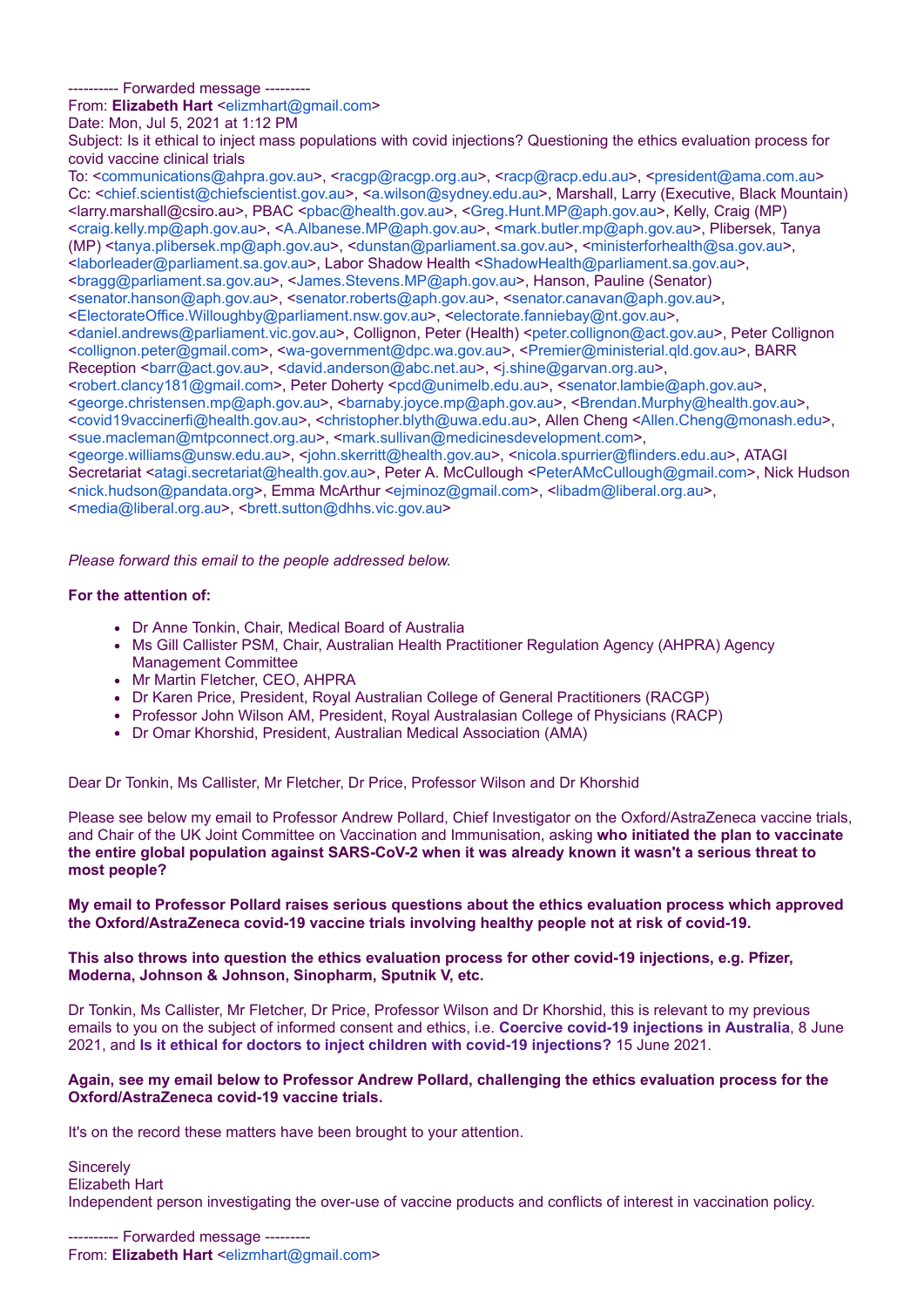#### Date: Wed, Jun 30, 2021 at 9:46 PM

Subject: Who initiated the plan to vaccinate the entire global population against SARS-CoV-2? To: <[andrew.pollard@paediatrics.ox.ac.uk>](mailto:andrew.pollard@paediatrics.ox.ac.uk)

Cc: Fiona Godlee, Sharon Davies, Peter Doshi, Kamran Abbasi, Theodora Bloom, Allyson Pollock, John Ioannidis, Simon Wain-Hobson, Richard Ebright, Marc Lipsitch, Michael Osterholm, Tom Inglesby, Carl Heneghan, Michael Levitt, Martin Kulldorff, Jayanta Bhattacharya, Sucharit Bhakdi, Gus Dalgleish, Karol Sikora, Anders Tegnell, Johan Giesecke, Ian Frazer, Peter Doherty, Peter Collignon, Roy Anderson, Peter Openshaw, Adrian Smith, David Cannadine, Venki Ramakrishnan, Andrew Goddard, Chris Conlon, Dan Sumners, John Shine, Robert Clancy, Sunetra Gupta, Heidi Larson, Graham Medley, Melinda Mills, John Bell, Davd Kennedy, Andrew Read, Neil Ferguson, Patrick Vallance, Chris Whitty, Peter A. McCullough, Nick Hudson, Emma McArthur

**For the attention of:** Professor Andrew Pollard Chief Investigator on the Oxford/AstraZeneca covid-19 vaccine trials Head of the Oxford Vaccine Group Chair of the UK Joint Committee on Vaccination and Immunisation (JCVI)

#### Professor Pollard, **who initiated the plan to vaccinate the entire global population against SARS-CoV-2 when it was already known it wasn't a serious threat to most people?**

What is being set in place now is a global plan to inject people of all ages and health status with covid injections throughout life. More covid injections are coming, e.g. courtesy of your group with the Oxford Covid-19 variant [vaccine, i.e. the Beta variant, on top of the two doses of original covid-19 injections. Already 44.5 million people in the](https://coronavirus.data.gov.uk/details/vaccinations) UK have had a first dose, with 32.7 million having a second dose. **But how many of these millions of people were actually at serious risk from covid-19? How many were already immune?**

**This is a disaster. Billions of people around the world are being coerced into having covid-19 injections that may not be of benefit to them, and which may cause harm, including damaging natural immunity.** We have no idea of the long-term consequences of covid-19 injections, this is a massive global experiment underway, without 'informed consent', which is in breach of medical ethics and international human rights conventions such as the [Helsinki Declaration](https://www.wma.net/policies-post/wma-declaration-of-helsinki-ethical-principles-for-medical-research-involving-human-subjects/).

Additionally, billions of pounds have been diverted into this global covid-19 vaccine response, including widespread PCR testing, valuable resources which have been taken away from crucial areas of the health system.

Professor Pollard, it was acknowledged from the beginning that SARS-CoV-2 wasn't a serious risk for most people, e.g. the WHO stated **"Illness due to COVID-19 is generally mild, especially for children and young adults". (**WHO Q&A on coronaviruses (COVID-19) - Should I worry about COVID-19. 9 March 2020.)

**So how could an ethics committee approve the participation of people not at risk of covid-19 in covid-19 vaccine trials?**

**Due to ethics committees approving covid-19 vaccine trials including people not seriously at risk of the virus, billions of people around the world not at serious risk of covid-19 are being set up to have covid injections for life, with their own effective natural immune response being disrupted by these covid injections.**

**This is seriously unethical Professor Pollard! How on earth could an ethics committee approve vaccine trials that could lead to this outcome, did they not think this through?**

Professor Pollard, I suggest the [Oxford/AstraZeneca vaccine trials](https://covid19vaccinetrial.co.uk/home) including people not at serious risk of covid-19, i.e. healthy people aged 18-55 years and children aged 6-17 years, **contravenes the [Helsinki Declaration](https://www.wma.net/policies-post/wma-declaration-of-helsinki-ethical-principles-for-medical-research-involving-human-subjects/), e.g.**

**"Medical research involving human subjects may only be conducted if the importance of the objective outweighs the risks and burdens to the research subjects**...All medical research involving human subjects must be preceded by careful assessment of predictable risks and burdens to the individuals and groups involved in the research in comparison with foreseeable benefits to them and to other individuals or groups affected by the condition under investigation." (My emphasis.)

**I'm staggered that an ethics committee could approve vaccine trials with participants who aren't at serious risk of the virus, i.e. not at serious risk of covid-19, particularly with the potential that these people could end up being caught into having covid injections for life.**

Professor Pollard, **I requested transparency for the ethics evaluation carried out by the Berkshire Research Ethics Committee regarding the inclusion of children and others in the covid-19 vaccine trials**, commencing my email enquiries on 9 February 2021. (See email thread attached.) In my initial enquiry, I noted my questions had also been asked in my *BMJ* [rapid response published on 5 February 2021, i.e.](https://www.bmj.com/content/372/bmj.n86/rr-2) **Is it ethical to include children in the Oxford-AstraZeneca vaccine trials?**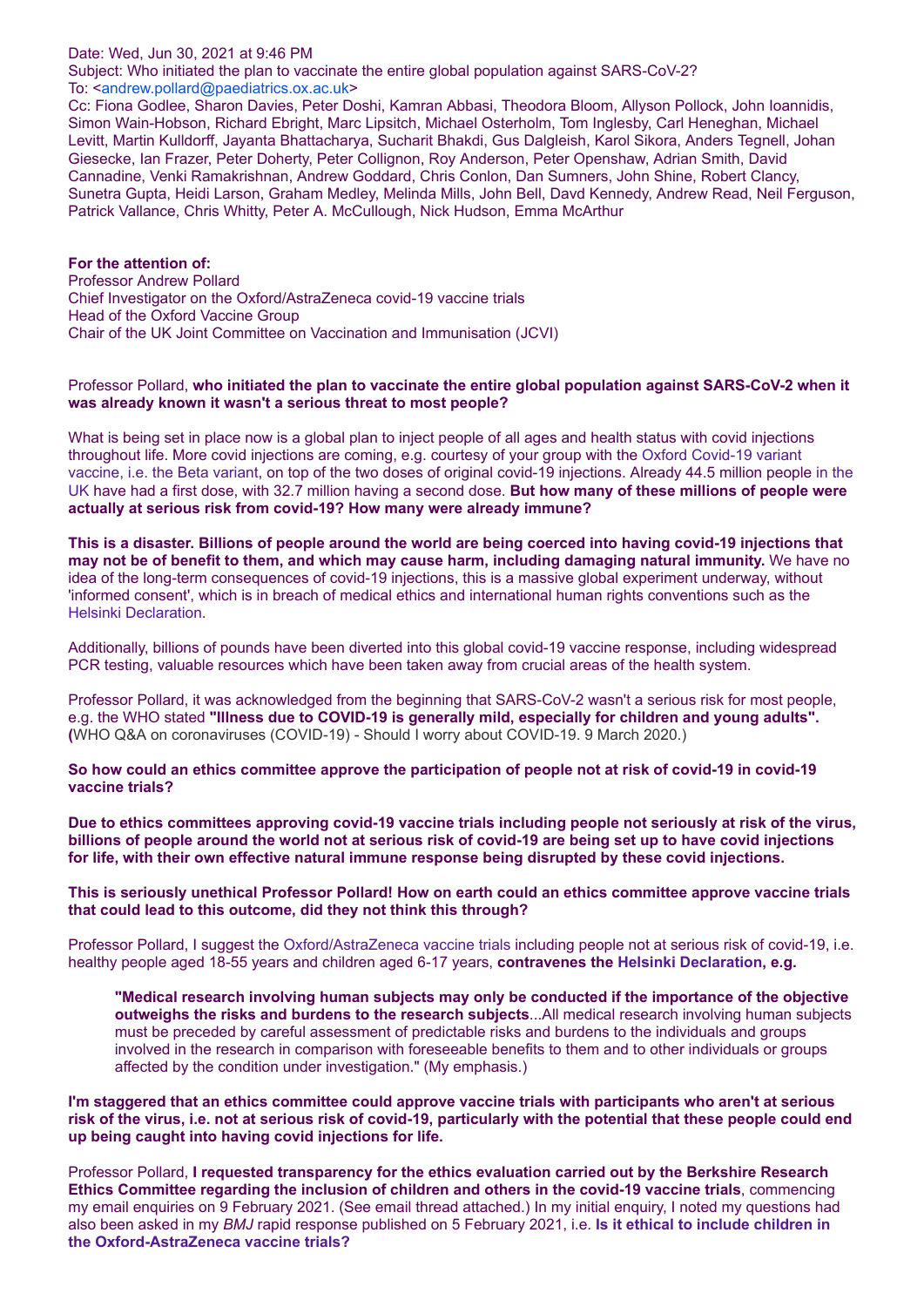After some delay, I finally received a response from the Health Research Authority (28 April 2021) saying:

- Your request has been refused, in part, under FOIA exemption *section 43 trade secrets & prejudice to commercial interests***.**
- Please note Section 43 is a qualified exemption and as such the public interest must be considered. Whilst the HRA promotes research transparency and recommends the results of all trials be made public, we also note that this study is in its very early stages. **Disclosing information at this stage could harm the commercial interests of the Sponsor and Third Parties and breach confidentiality agreements that prohibit the disclosure of such information.**
- Some of the documents you have requested contain information relating to a recently developed product and we are of the view that disclosure of the information, **which details inside information representing the unique knowledge and know-how of the Chief Investigator, sponsor and the third parties, would prejudice their commercial interests (including intellectual property), giving actual and potential competitors an unfair advantage.**
- When handling your request we have considered both the public interest and the interests of the sponsor and other third parties

(My emphasis.)

Professor Pollard, **it appears there is no transparency for the Berkshire Research Ethics Committee's deliberations on the Oxford/AstraZeneca vaccine trials, it remains unclear how it could be deemed ethical to include people not at serious risk of covid-19 in this medical experiment.**

**The ethics process is more concerned about protecting the commercial interests of the Sponsor and Third Parties, and you as the Chief Investigator, rather than properly considering the best interests of people being recruited for the covid-19 vaccine trials, and whether it was appropriate to recruit healthy people aged 18-55 years and children aged 6-17 years.**

**It's really an astonishing situation Professor Pollard, and I don't think many people are awake to the significance yet...**

This gets back to my previous questions to you Professor Pollard:

- **Who initiated the plan to vaccinate the entire global population against a virus which it was already known wasn't a serious threat to most people?**
- **How was this plan evaluated and by whom?**
- **Where is the public record?**

I request your urgent response on this matter. Also note my previous emails to you below, which remain unacknowledged and unanswered by you.

**Sincerely** Elizabeth Hart Independent person investigating the over-use of vaccine products and conflicts of interest in vaccination policy

On Wed, Jun 16, 2021 at 3:22 PM Elizabeth Hart <[elizmhart@gmail.com>](mailto:elizmhart@gmail.com) wrote:

**For the attention of:** Professor Andrew Pollard Chief Investigator on the Oxford/AstraZeneca vaccine trials Chair of the UK Joint Committee on Vaccination and Immunisation

Dear Professor Pollard

**Why were children included in the Oxford/AstraZeneca covid-19 vaccine trials?**

It was reported in May 2020 that **"most paediatric cases with laboratory-confirmed SARS-CoV-2 infection are mild; severe COVID-19 disease in children is rare"**. **\***

**It was known from the beginning that children weren't at serious risk with the SARS-CoV-2 virus, why were they included in covid-19 vaccine trials?**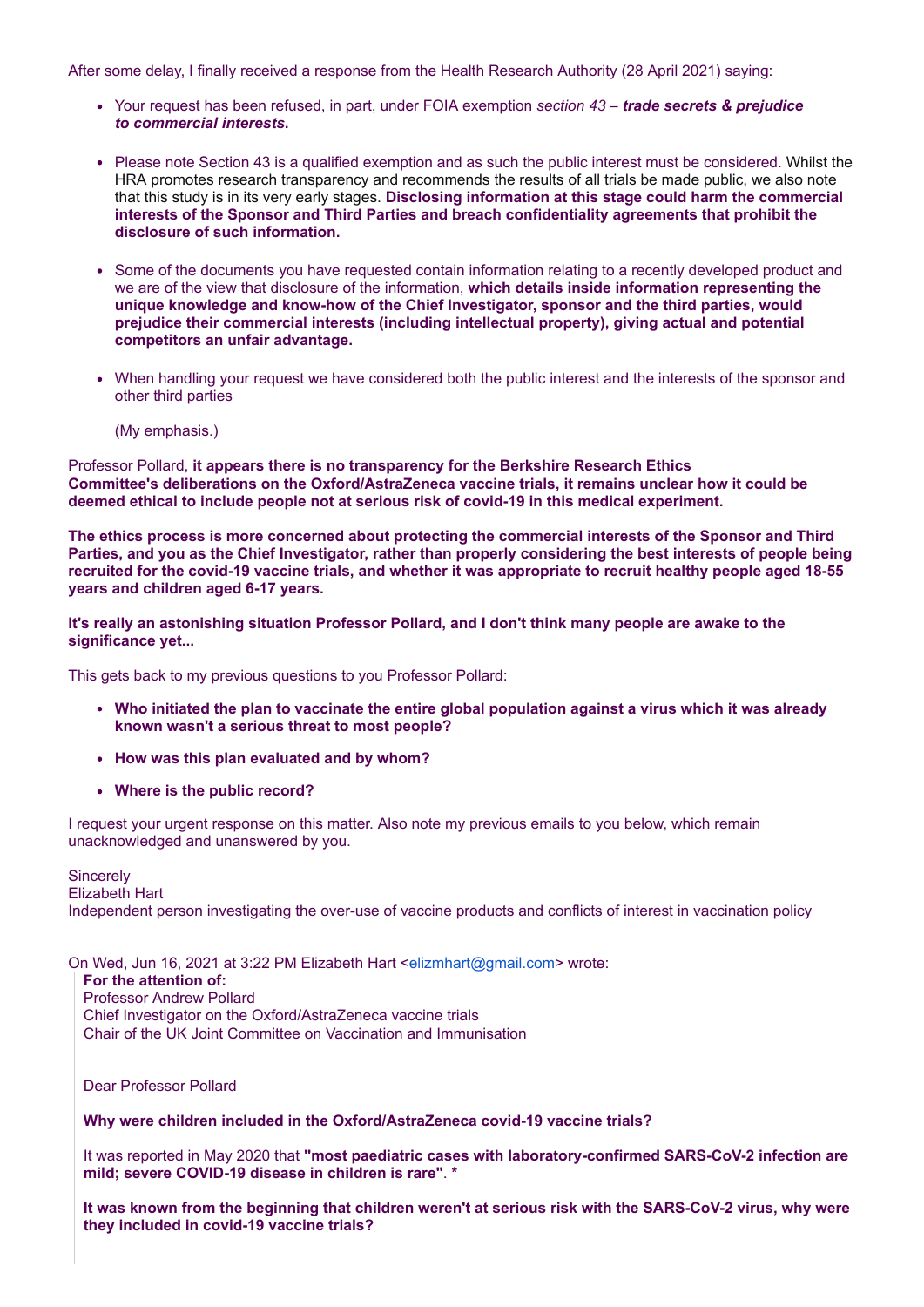**To vaccinate people at an early age with what potentially could be annual coronavirus vaccination throughout life, with unknown long-term cumulative consequences, raises important ethical questions, particularly when they are not at serious risk of disease.**

Professor Pollard, I first asked you about this last year, in an email dated 20 June 2020, see email below. **But you did not respond.**

I also asked this question in my *BMJ* rapid response: **[Is it ethical to include children in the Oxford-AstraZeneca](https://www.bmj.com/content/372/bmj.n86/rr-2) vaccine trials?** 5 February 2021.

Professor Pollard, the Helsinki Declaration states: **"Medical research involving human subjects may only be conducted if the importance of the objective outweighs the risks and burdens to the research subjects."**

As children do not appear to be at serious risk with SARS-CoV-2, in my opinion the risks and burdens for them participating in covid-19 vaccine trials outweigh the importance of the objective of the medical research, particularly as the plan is for children in general society to be vaccinated, when this appears to not be appropriate.

**Why were any age groups not at serious risk of the SARS-CoV-2 virus included in the covid-19 vaccine trials?**

And, *most importantly***...who initiated the plan to vaccinate the entire global population against a virus which it was already known wasn't a serious threat to most people?**

**How was this plan evaluated and by whom?**

**Where is the public record?**

I request your urgent response Professor Pollard, these are important matters of public interest. See my previous email to you below.

**Sincerely** Elizabeth Hart Independent person investigating the over-use of vaccine products and conflicts of interest in vaccination policy

\* The immune system of children: the key to understanding SARS-CoV-2 susceptibility? Rita Carsetti et al. The [Lancet Child & Adolescent. Comment. Volume 4, Issue 6, P414-416, June 01, 2020:](https://www.thelancet.com/journals/lanchi/article/PIIS2352-4642(20)30135-8/fulltext) https://www.thelancet. com/journals/lanchi/article/PIIS2352-4642(20)30135-8/fulltext

---------- Forwarded message --------- From: **Elizabeth Hart** <[elizmhart@gmail.com>](mailto:elizmhart@gmail.com) Date: Sat, Jun 20, 2020 at 4:22 PM Subject: Questioning the ethics of children's involvement in Oxford's COVID-19 vaccine trials To: <[andrew.pollard@paediatrics.ox.ac.uk>](mailto:andrew.pollard@paediatrics.ox.ac.uk)

**For the attention of:** Professor Andrew Pollard Head of the Oxford Vaccine Group Chair of the UK Joint Committee on Vaccination and Immunisation

Dear Professor Pollard, **is it ethical to include children in SARS-CoV-2/COVID 19 vaccine trials?**

The phase II part of the Oxford COVID-19 vaccine trial in human volunteers is planned to include children aged between 5-12 years: <http://www.ox.ac.uk/news/2020-05-22-oxford-covid-19-vaccine-begin-phase-iiiii-human-trials>

It's been reported that *"most paediatric cases with laboratory-confirmed SARS-CoV-2 infection are mild; severe COVID-19 disease in children is rare"*. (See comment published in *The Lancet Child & Adolescent Health*: **[The immune system of children: the key to understanding SARS-CoV-2 susceptibility?](https://www.thelancet.com/journals/lanchi/article/PIIS2352-4642(20)30135-8/fulltext)** https://www. thelancet.com/journals/lanchi/article/PIIS2352-4642(20)30135-8/fulltext )

**How can it be ethical to include children in SARS-CoV-2/COVID 19 vaccine trials if most SARS-CoV-2 infections in children are mild, and severe COVID-19 disease in children is rare?**

**Professor Pollard, can you please advise what type of ethical committee process was undertaken in regards to Oxford's COVID-19 vaccine trial involving children aged between 5-12 years?**

I would appreciate your response on this matter.